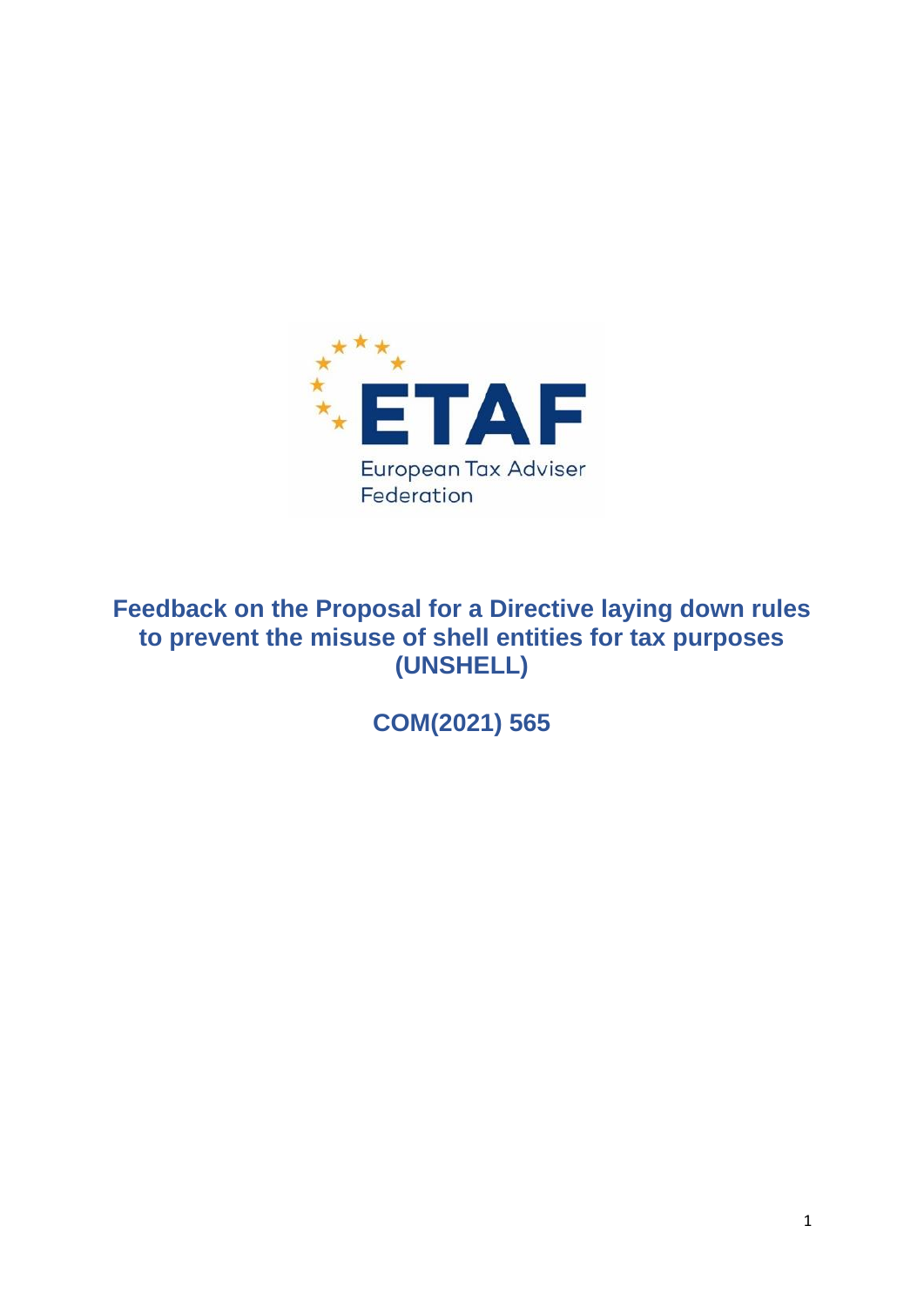## **Introduction**

On 22 December 2021, the European Commission presented a proposal for a [Directive](https://ec.europa.eu/taxation_customs/system/files/2021-12/COM_2021_565_1_EN_ACT_part1_v7.pdf) laying down rules to prevent the misuse of shell entities for tax purposes (UNSHELL) and amending Directive 2011/16/EU.

The proposal seeks to create a new minimum economic substance test, organized in several steps, to help Member States identify undertakings that do not perform any actual economic activity and that can be misused for tax avoidance or evasion purposes.

Representing the voice at EU level of 215 000 regulated tax advisers, the European Tax Adviser Federation (ETAF) would like to express its firm support to this European initiative.

As parts of the new reporting process foreseen in the Directive will have to be carried out by the tax profession, ETAF carefully scrutinized the proposal and is pleased to present to the European Commission and Member States its comments aiming at:

- **Finding the right scope**
- **Addressing the complexity and unnecessary burden**
- **Finding a good balance in the burden of proof**
- **Ensuring proportionality in consequences and penalties**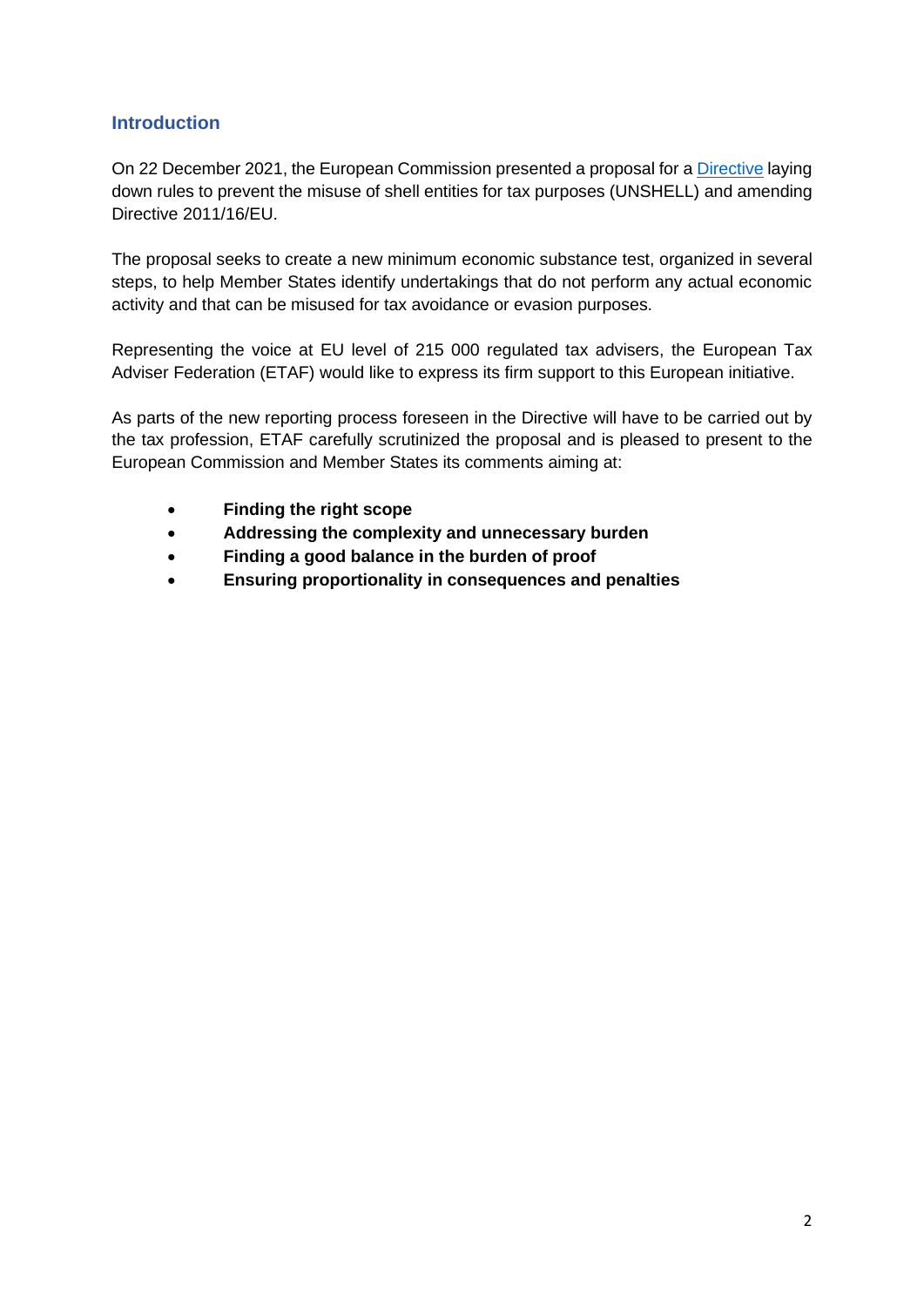# **I. Finding the right scope**

The proposed rules would apply to all legal persons and legal arrangements that are resident for tax purposes in an EU Member State (article 2).

In line with the Regulatory Scrutiny Board opinion on the draft [Impact Assessment](https://ec.europa.eu/taxation_customs/system/files/2021-12/Impact%20Assessment%20-%20Council%20Directive%20laying%20down%20rules%20to%20prevent%20the%20misuse%20of%20shell%20entities%20for%20tax%20purposes%20%28UNSHELL%29.pdf) of the proposal, we believe that the broad scope chosen has not been justified enough. At this stage, we have high concerns about the administrative burden that this could generate.

We notably call on the European Commission and the Council of the EU to thoroughly rethink if the exact same requirements should apply to SMEs and to large companies.

Moreover, provided that all the legal requirements, including in terms of taxes and money laundering, are complied with, it is fundamental for ETAF that the freedom of establishment (article 49 TFEU) is being preserved.

We do recognize that, in addition to tax reasons, there may be other business reasons (e.g., better control of shareholding, flexibility of investment and disinvestment, etc.) for setting up a company that would be classified as a shell company under the draft Directive. Those wellintentioned companies set up for fair tax purposes should not be penalised.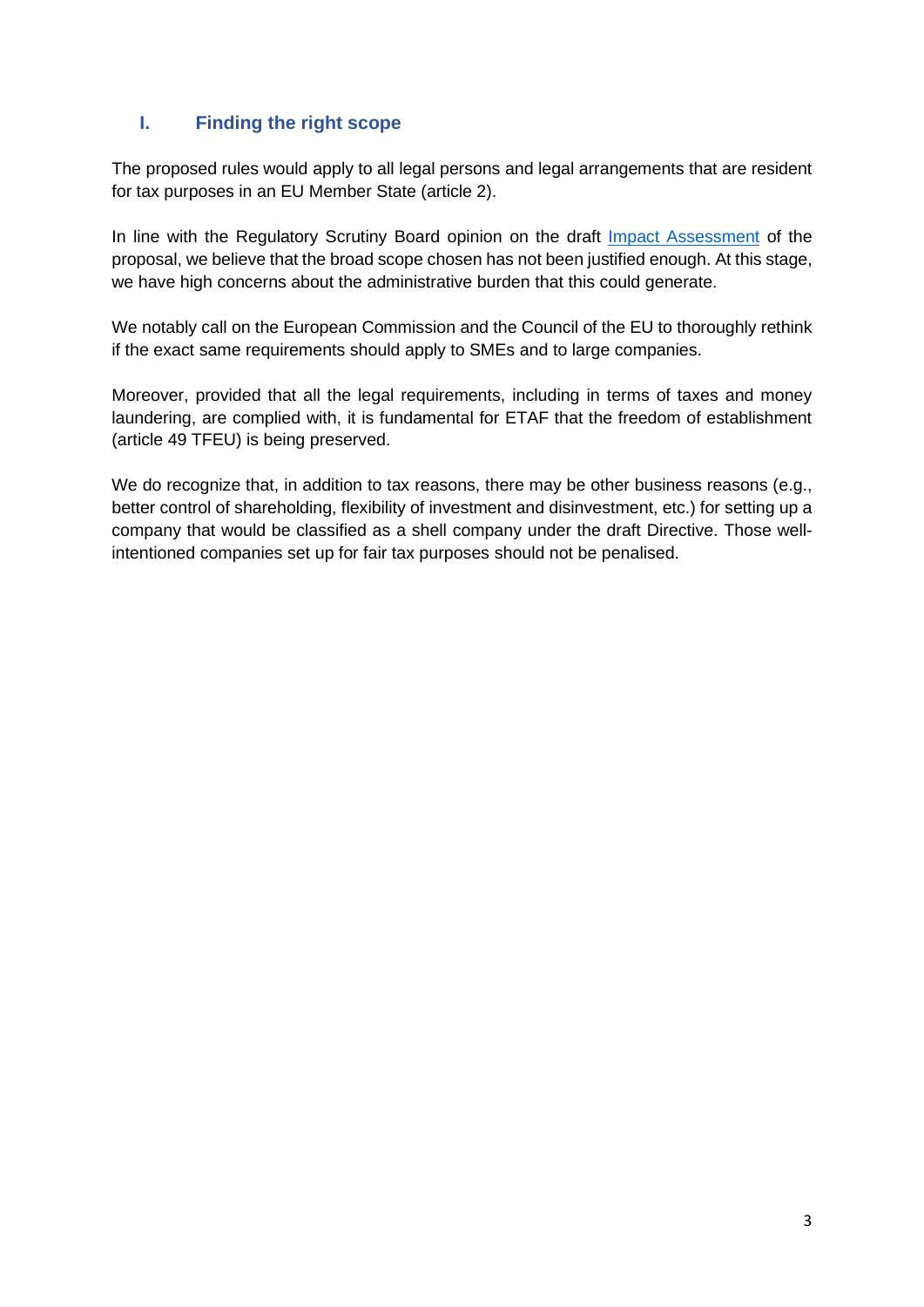## **II. Addressing the complexity and unnecessary burden**

The proposed Directive does not contain a definition of a shell company and relies instead on a two-tier system, composed of a so-called *"gateway"* (article 6) and indicators of minimum substance (article 7), which could, in our view, create complexity and legal uncertainty.

For the sake of simplicity and to reduce the administrative and compliance costs, we believe that a single set of indicators would have been preferable and more efficient.

## *The gateway*

The draft text proposes to first differentiate between risky and non-risky entities by relying on self-assessment by the undertakings as regards whether or not they meet the so-called *"gateway"*, in the form of a set of three cumulative criteria. We expect a significant number of companies to cross the gateway and thus to fall under the reporting requirements.

From our perspective, the criteria are too far-reaching. One good example is the criterion aiming at verifying if the undertaking outsourced the decision-making on significant functions in the preceding two tax years. *"Significant functions"* is too vague to figure in a text of law and should absolutely be specified. As it stands, we expect this criterion to be problematic to verify.

#### *Minimum substance indicators*

Those undertakings considered at risk at the first step would be asked, in a second step, to declare in their annual tax return, for each year, whether they meet a set of indicators of minimum substance looking at premises and staff.

ETAF members generally believe that these indicators well reflect the economic minimum substance of a company. However, we find that a definition of economic activities in the sense of an asset/liability catalogue would be desirable.

In an ever-digitalized world and with a strong tendency towards home office, it is questionable if the requirement of having premises for its exclusive use (article 7, paragraph 1, a) is still up to date. This can also pose an issue for smaller companies which registered their seats at the owner's home.

Moreover, it is of outmost importance to specify that all the documents required during this process can be sent online.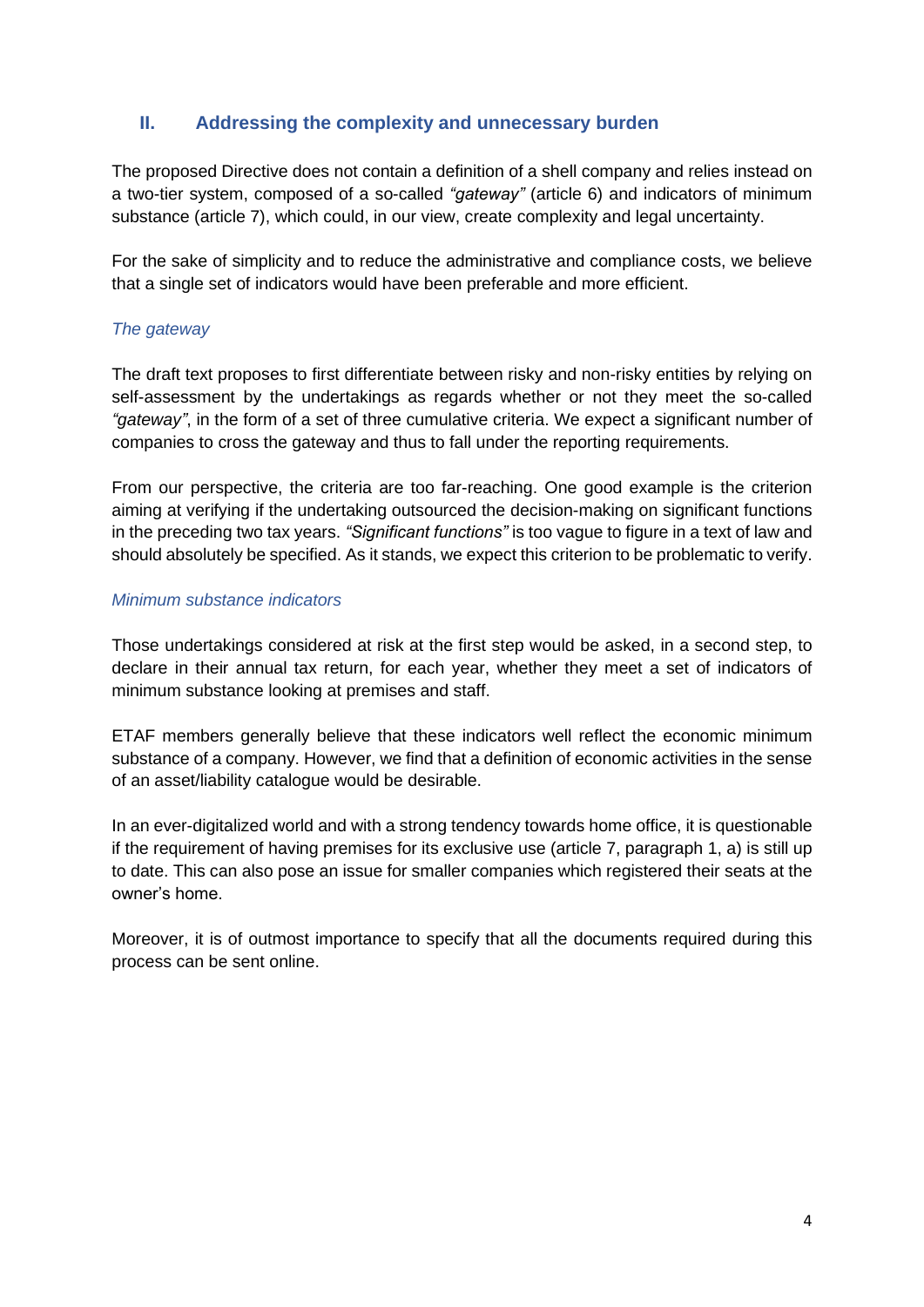## **III. Finding a good balance in the burden of proof**

#### *Proof of economic substance*

As required by article 7, proving the minimum economic substance every year will generate a considerable effort for taxpayers and their tax advisers. This burden of proof should be reconsidered: the presumption of economic substance should be valid until there is a substantial change which may affect the ability of the undertaking to meet the economic minimum substance indicators.

Moreover, the validity for only one year of the presumption of minimum substance for tax purposes (article 8) is not coherent with the validity of the rebuttal for five years.

#### *Rebuttal mechanism*

For ETAF, it is fundamental that the rebuttal mechanism (article 9) - allowing the undertaking which is presumed to be a shell to prove that it has substance or is not misused for tax purposes - is maintained in the final text of the Directive.

In this regard, we fear that, as it stands, the workload linked to the evidence to produce and the expected length of the entire process could discourage taxpayers to invoke it. Without clear guidance on its use, we might also face abusive interpretation from fiscal authorities.

Besides documents allowing to ascertain the commercial rationale behind the establishment of the undertaking, we think that it might be relevant for taxpayers to provide documents ascertaining the undertakings' purpose or the activities in the Member State including marketing or sales activities.

Moreover, taking into account the EU data protection rules, we disagree with the requirement to provide information about the employee profiles by the undertaking.

#### *Exemption for lack of tax motives*

Similarly, we consider the exemption for lack of tax motives (article 10) to be necessary. We see it positively that companies can be exempt from their obligations arising from the Directive if they can produce elements proving that the tax liability of the beneficial owners or the group is not reduced.

However, according to the draft Directive, the non-differentiated tax burden must be determined at the level of the country of residence. There, we want to point out that the data required for the assessment are not usually available, so we would recommend that the determination could at best be made at the level of the group's top management or at the level of the beneficial owner.

We also recommend to the European Commission to come with examples and guidance about the application of this exemption as well as with its interaction with the rebuttal mechanism.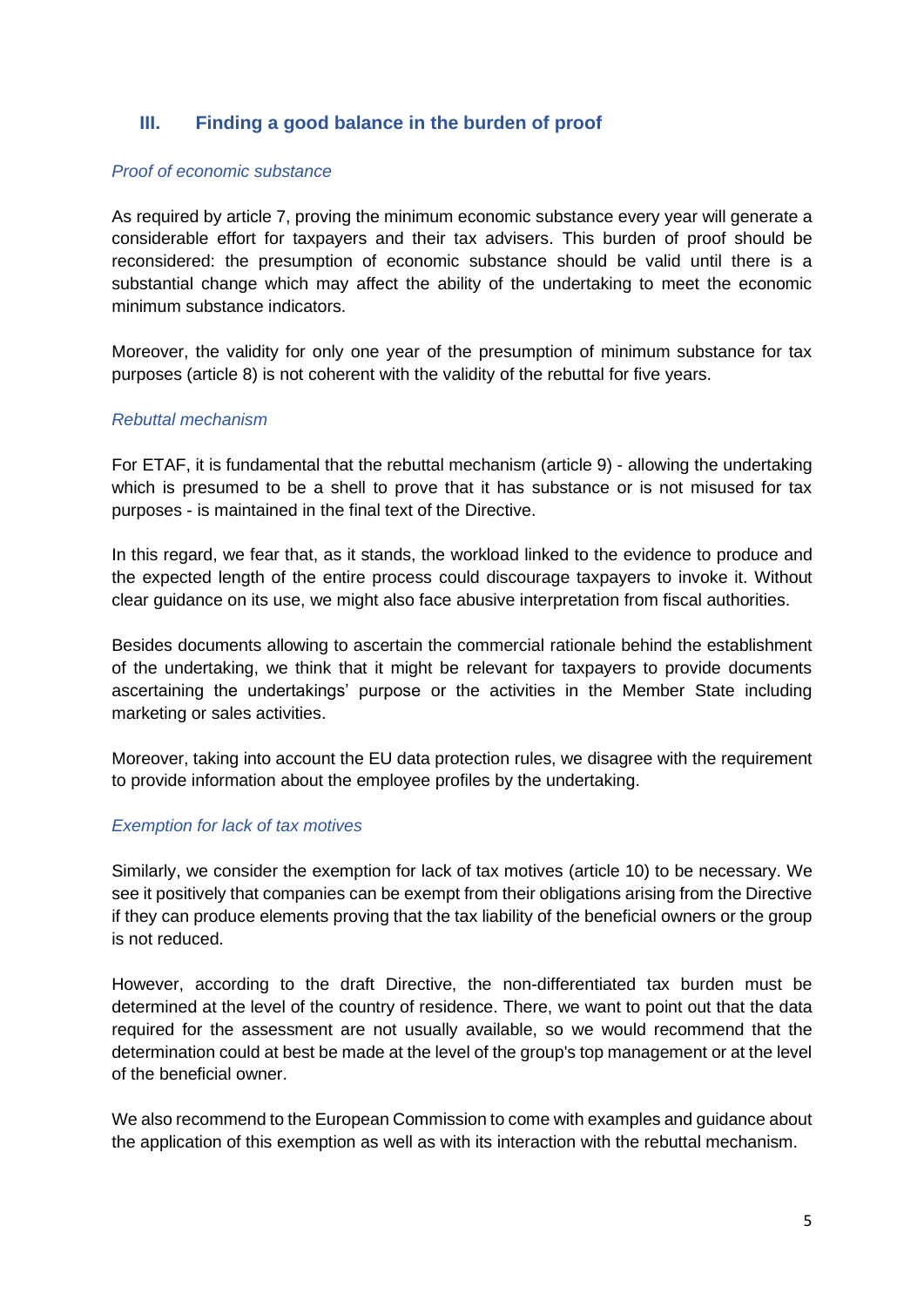## **IV. Ensuring proportionality in consequences and penalties**

#### *Tax consequences*

ETAF believes that the tax consequences attached to the certification as a "shell" (e.g. the relevant agreements, conventions and EU directives granting tax benefits to this undertaking should be disregarded and the tax advantages thus disallowed) (articles 11 and 12) are relevant and have the potential to discourage the misuse of shell companies in the future.

The denial of the tax residence certificate by concerned Member States is a measure fairly easy to implement and with expected benefits. We however believe that more clarity should be provided on how the income flows to and from the undertaking, as well as any assets owned by the concerned undertaking, should actually be taxed.

## *Financial penalties*

From our point of view, the proposed administrative pecuniary sanction of at least 5% of the undertaking's turnover in the relevant tax year (article 14) is not entirely coherent. ETAF opposes the application of the same penalty rate for a false declaration in the tax return – situation where there is a clear intention of fraud – and for non-compliance on time.

We would recommend to leave it to Member States to lay down *"effective, proportionate and dissuasive"* penalties applicable against the violation of the reporting obligations, as the proposal already foresees.

#### *Timeline*

Finally, ETAF believes that the timeline for application of the new rules as of 1 January 2024 is reasonable. However, we would like to point out that the implementation of the Pillar II of the OECD tax deal in the EU, probably by 31 December 2023<sup>1</sup>, is tying up resources and increasing the workload not only for the multinational enterprises in-scope and their tax advisers, but also for tax administrations.

 $1$  The latest compromise proposal tabled by the French Presidency of the EU Council, discussed by EU Finance Ministers on 5 April 2022, delays the application of the rules on Pillar II from 1 January 2023 to 31 December 2023.